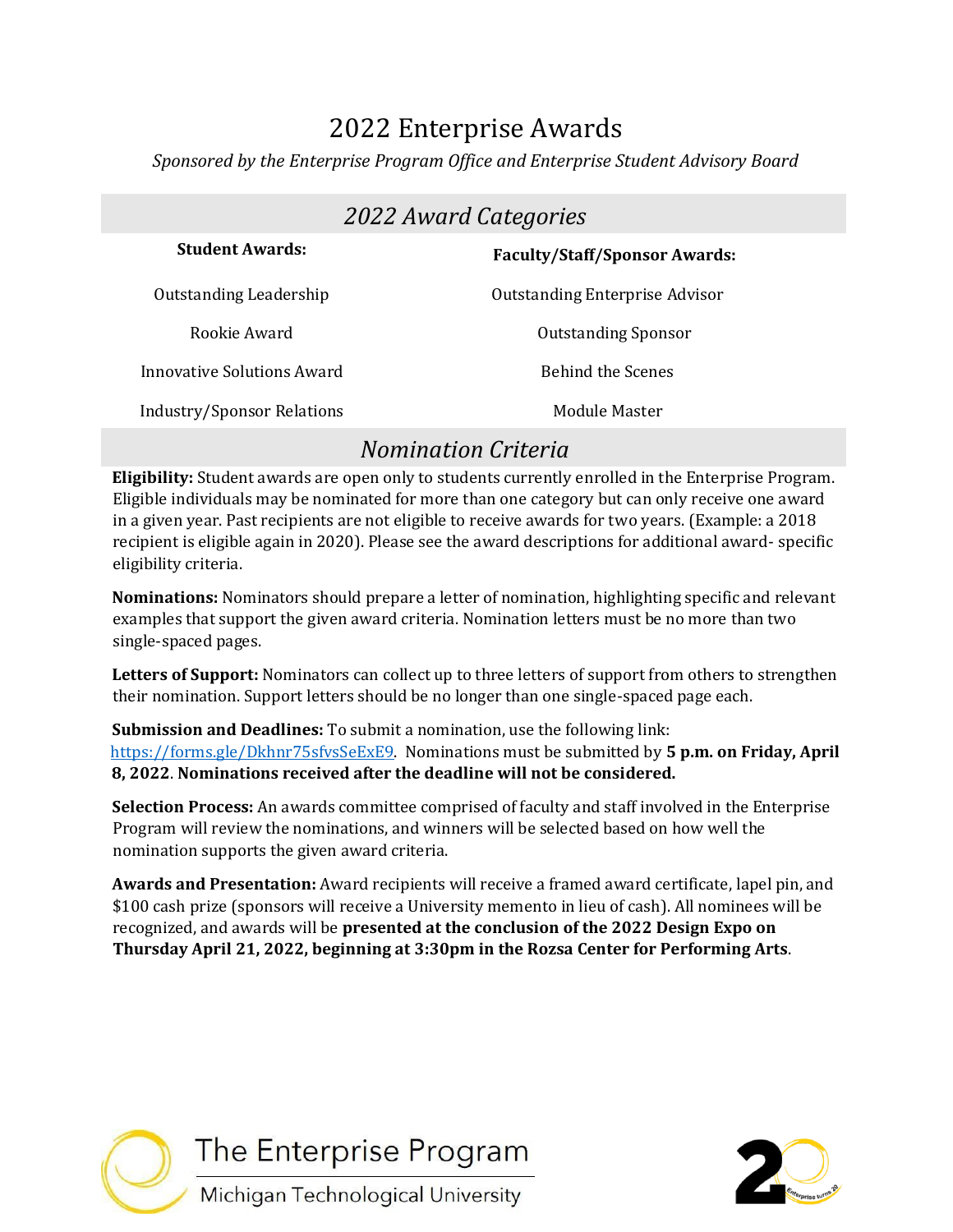## *Award Category Descriptions and Eligibility Criteria*

#### **Student Awards Outstanding Enterprise Leadership:**

- Open to students currently enrolled in, and who hold an official leadership position within, their enterprise
- Inspires and motivates others in support of their enterprise goals and objectives
- Seeks opportunities to mentor others in the enterprise
- Leads by example and demonstrates personal accountability for meeting enterprise goals Responds well under pressure

#### **Rookie Award:**

- Open to students currently enrolled in Enterprise who joined an enterprise in the current academic year
- Has successfully integrated into the enterprise's culture and organizational structure Shows initiative by actively seeking out tasks and project work
- Has made meaningful contributions to the team's goals and objectives in a short time

#### **Innovative Solutions:**

- Open to any student who is currently enrolled in Enterprise
- Actively spearheads an innovation that improves their enterprise in some way operational efficiency, a technical solution, an organizational improvement, etc.
- Engages in collaborative problem solving as a member of their enterprise
- Thinks "outside the box"

#### **Industry Relations/Sponsor Interactions Award:**

- Open to any enterprise (enterprise-level award)
- Maintains regular interaction with their enterprise's sponsors and external stakeholders
- Actively acknowledges their enterprise sponsor(s) in media and other promotional activities
- Leverages industry/sponsor networks to further their enterprise education